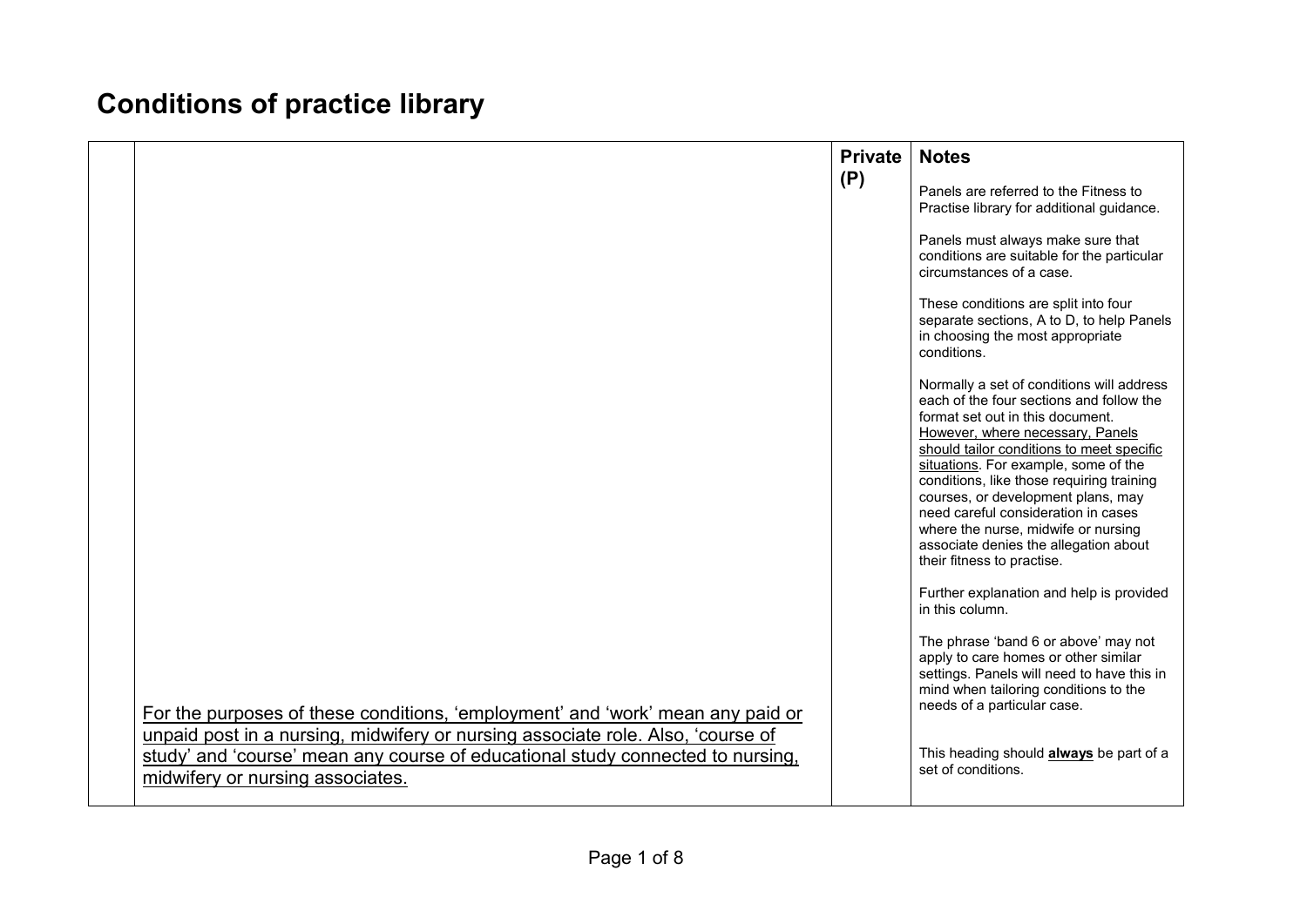| Protecting the public: restrictive measures that work to protect patients and the public |                                                                                                                                                                                                                                                                                                                                                                                                                                                                                                              |                                                                                                                                                                                                                                                                                                                                                                                                                                                                             |  |
|------------------------------------------------------------------------------------------|--------------------------------------------------------------------------------------------------------------------------------------------------------------------------------------------------------------------------------------------------------------------------------------------------------------------------------------------------------------------------------------------------------------------------------------------------------------------------------------------------------------|-----------------------------------------------------------------------------------------------------------------------------------------------------------------------------------------------------------------------------------------------------------------------------------------------------------------------------------------------------------------------------------------------------------------------------------------------------------------------------|--|
| А.                                                                                       | Sharing information with the right people at the right time                                                                                                                                                                                                                                                                                                                                                                                                                                                  | Conditions $1 - 5$ should <b>always</b> be<br>part of a set of conditions of practice.                                                                                                                                                                                                                                                                                                                                                                                      |  |
| 1.                                                                                       | You must keep us informed about anywhere you are working by:<br>a. Telling your case officer within seven days of accepting or leaving any<br>employment.<br>b. Giving your case officer your employer's contact details.                                                                                                                                                                                                                                                                                    | Seven calendar days is the expected<br>timeframe. Panels may vary this<br>depending on the circumstances of a<br>case.                                                                                                                                                                                                                                                                                                                                                      |  |
| 2.                                                                                       | You must keep us informed about anywhere you are studying by:<br>a. Telling your case officer within seven days of accepting any course of<br>study.<br>b. Giving your case officer the name and contact details of the organisation<br>offering that course of study.                                                                                                                                                                                                                                       | Seven calendar days is the expected<br>timeframe. Panels may vary this<br>depending on the circumstances of a<br>case.                                                                                                                                                                                                                                                                                                                                                      |  |
| 3.                                                                                       | You must immediately give a copy of these conditions to:<br>a. Any organisation or person you work for.<br>b. Any agency you apply to or are registered with for work.<br>c. Any employers you apply to for work (at the time of application).<br>d. Any establishment you apply to (at the time of application), or with which<br>you are already enrolled, for a course of study.<br>e. Any current or prospective patients or clients you intend to see or care for<br>when you are working independently | This condition concerns nursing,<br>midwifery and nursing associate<br>employment or educational study.<br>If panels consider disclosure of the<br>conditions to other employers or<br>organisations is required (such as<br>posts in any healthcare setting) then<br>they can impose a separate tailored<br>condition to address this, or add to<br>the list in this condition. Any tailored<br>condition must be relevant,<br>proportionate, workable and<br>measureable. |  |
| 4.                                                                                       | You must tell your case officer, within seven days of your becoming aware of:<br>Any clinical incident you are involved in.<br>Any investigation started against you.<br>Any disciplinary proceedings taken against you.                                                                                                                                                                                                                                                                                     | Seven calendar days is the expected<br>timeframe. Panels may vary this<br>depending on the circumstances of a<br>case.                                                                                                                                                                                                                                                                                                                                                      |  |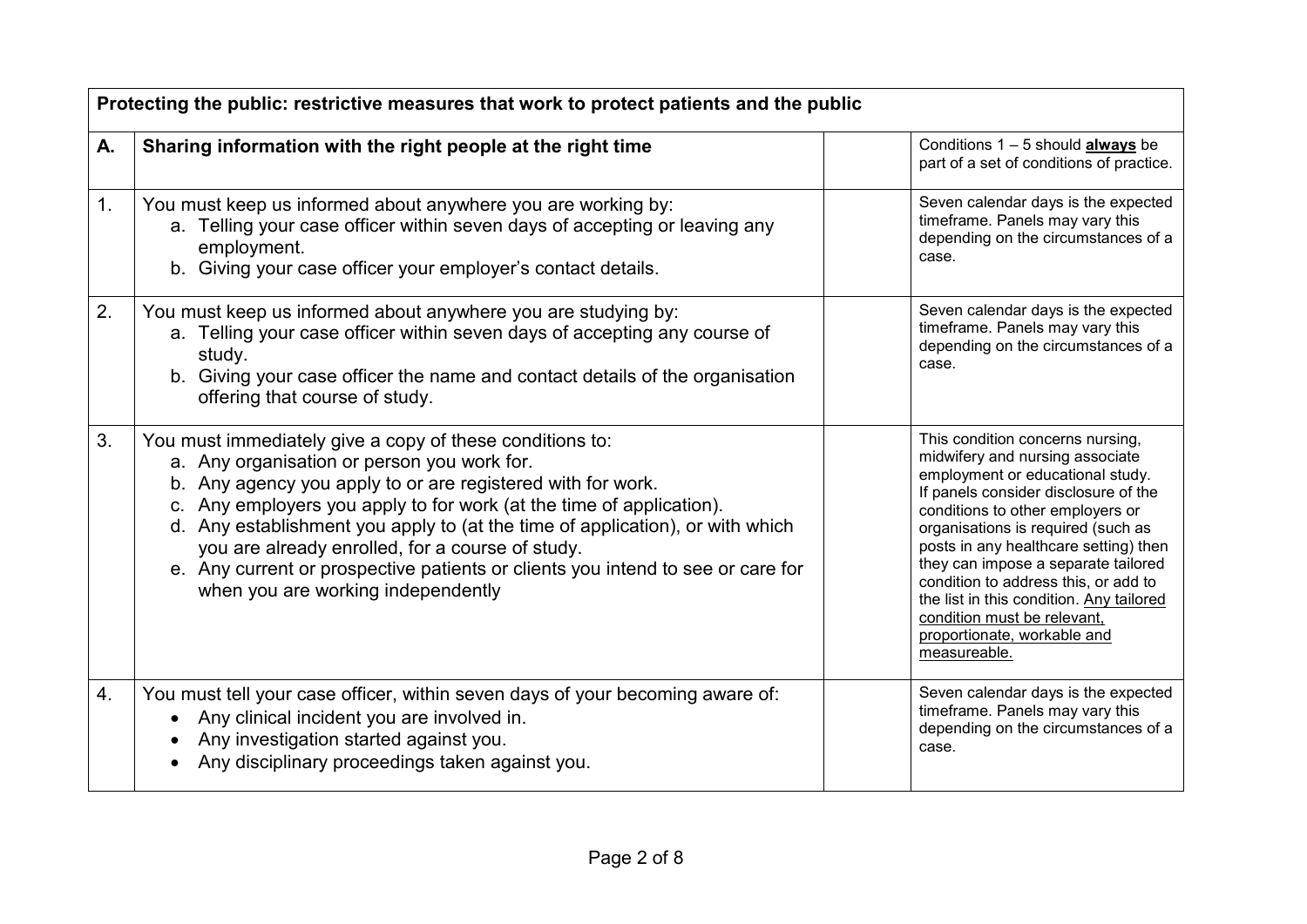| 5.             | You must allow your case officer to share, as necessary, details about your<br>performance, your compliance with and / or progress under these conditions with:<br>$[X]$ .<br>$\bullet$<br>Any current or future employer.<br>Any educational establishment.<br>Any other person(s) involved in your retraining and/or supervision required<br>by these conditions.                    |   |                                                                                                               |
|----------------|----------------------------------------------------------------------------------------------------------------------------------------------------------------------------------------------------------------------------------------------------------------------------------------------------------------------------------------------------------------------------------------|---|---------------------------------------------------------------------------------------------------------------|
| 6.             | (Private) You must immediately give a copy of these conditions to: [delete as<br>applicable]<br>a. Your general practitioner.<br>b. Your consultant psychiatrist.<br>c. Your occupational health practitioner(s).<br>d. Any other registered medical practitioner or therapist responsible for your<br>care.                                                                           | P |                                                                                                               |
| 7 <sub>1</sub> | (Private) You must allow: [delete as applicable]<br>a. Your general practitioner<br>b. Your consultant psychiatrist<br>c. Your occupational health practitioner(s)<br>d. Any other registered medical practitioner or therapist responsible for your<br>care<br>to share information about your health, treatment and compliance with these<br>conditions with us and with each other. | P |                                                                                                               |
| В.             | Stopping or restricting something while concerns are put right                                                                                                                                                                                                                                                                                                                         |   |                                                                                                               |
| 8.             | You must not practise as a [nurse / midwife / nursing associate]                                                                                                                                                                                                                                                                                                                       |   | Delete as applicable. This only<br>applies if the person is entered on<br>more than one part of the Register. |
| 9.             | You must not carry out any work which requires you to provide clinical care to                                                                                                                                                                                                                                                                                                         |   |                                                                                                               |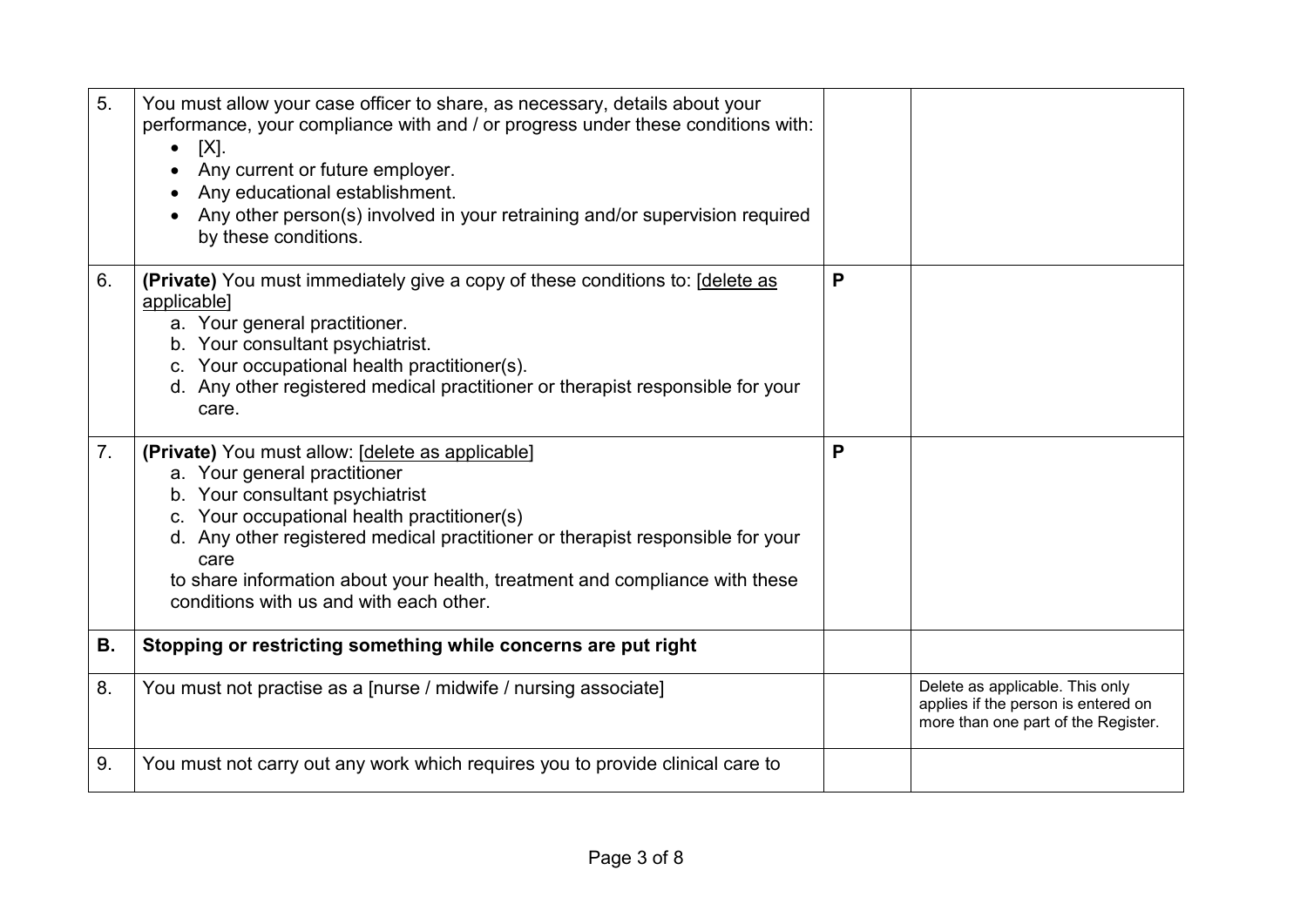|     | individual patients, either directly or indirectly.                                                                                |                                                                                                                                                                                                                                                                                                                                                                                                                                        |
|-----|------------------------------------------------------------------------------------------------------------------------------------|----------------------------------------------------------------------------------------------------------------------------------------------------------------------------------------------------------------------------------------------------------------------------------------------------------------------------------------------------------------------------------------------------------------------------------------|
| 10. | You must not carry out [x]                                                                                                         | Panels need to specify the particular<br>procedure(s).                                                                                                                                                                                                                                                                                                                                                                                 |
| 11. | You must limit your [nursing/midwifery/nursing associate] practice to [X].                                                         | Panels need to specify a particular<br>employer, hospital or ward within a<br>hospital. More generally, panels<br>could specify a particular setting<br>such as non-acute areas, day duties,<br>research posts, NHS posts.                                                                                                                                                                                                             |
| 12. | You must ensure that you are supervised by [X] any time you are working. Your<br>supervision must consist of:<br>[List]            | Panels will need to define the level<br>and nature of supervision.<br>Common examples include:<br>Working at all times while<br>being directly observed by a<br>registered nurse of band 6 or<br>above.<br>Working at all times on the<br>same shift as, but not always<br>directly observed by, a<br>registered nurse of band 6 or<br>above.<br>Weekly meetings to discuss<br>your clinical caseload.<br>This list is not exhaustive. |
| 13. | You must not [X] unless supervised by [Y] (except in life threatening<br>emergencies). This supervision must consist of:<br>[List] | Panels to specify:<br>The particular procedure(s)<br>The name/grade/job title of<br>the person who can<br>supervise (for example your<br>line manager, mentor,<br>supervisor, registered nurse<br>of band 6 or above, Sister                                                                                                                                                                                                           |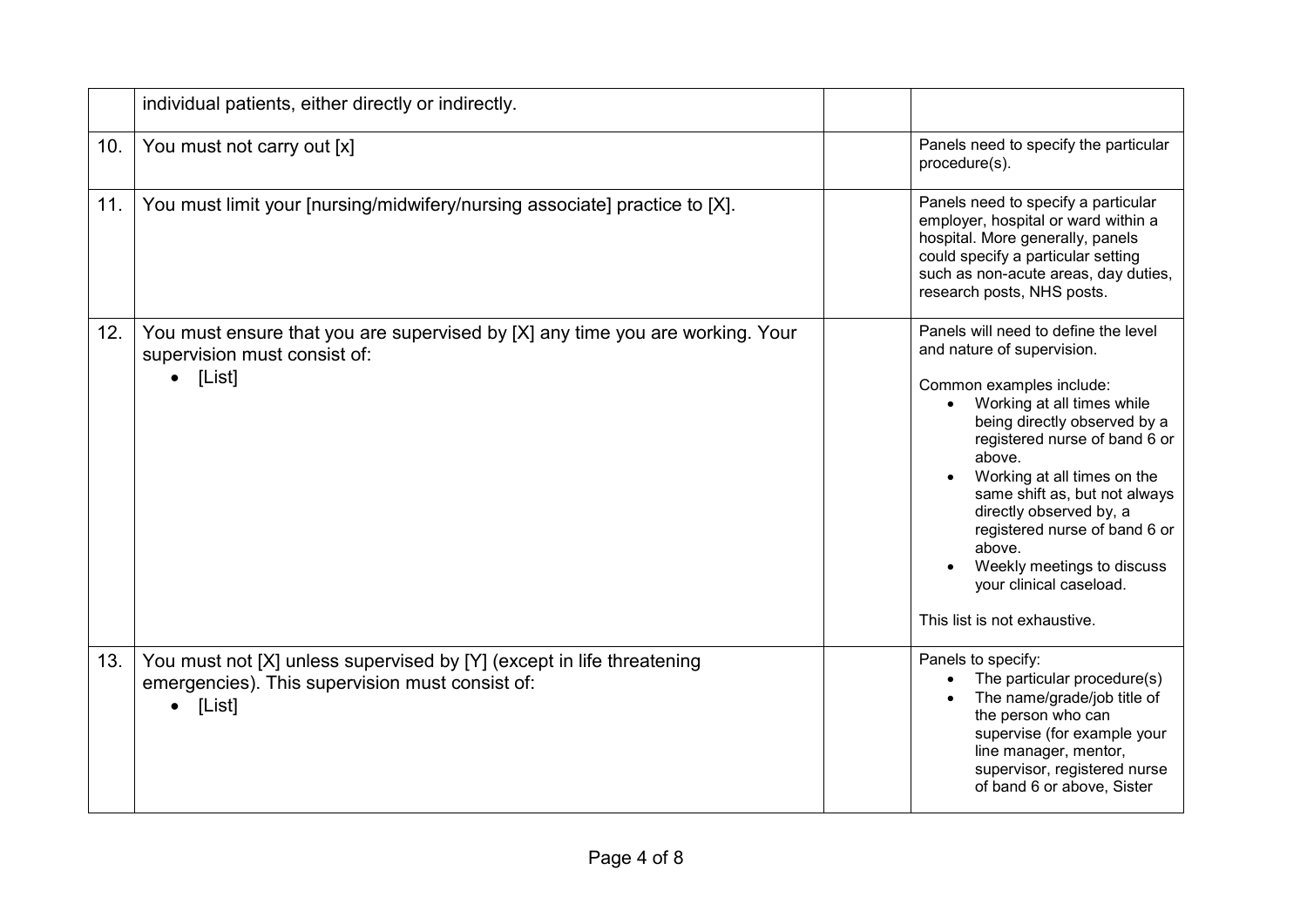|     |                                                                                                                                                                                                                                                                                                                                                                      |   | $[A]$ etc.)<br>The extent of the supervision<br>(for example being observed<br>while carrying out the<br>procedure(s)).<br>This condition, with the necessary<br>details added, could be used when<br>particular procedures or kinds of<br>work are causing concern. It could<br>also be used to identify situations<br>where a nurse, midwife or nursing<br>associate cannot be allowed to<br>provide particular aspects of care to<br>particular groups of patients without<br>another professional being present<br>to act as a chaperone. In those<br>circumstances, the panel could<br>specify any particular it may feel the<br>person acting as a chaperone should<br>have in order to properly protect the<br>public. |  |
|-----|----------------------------------------------------------------------------------------------------------------------------------------------------------------------------------------------------------------------------------------------------------------------------------------------------------------------------------------------------------------------|---|-------------------------------------------------------------------------------------------------------------------------------------------------------------------------------------------------------------------------------------------------------------------------------------------------------------------------------------------------------------------------------------------------------------------------------------------------------------------------------------------------------------------------------------------------------------------------------------------------------------------------------------------------------------------------------------------------------------------------------|--|
| 14. | (Private) You must keep your work under review. You must immediately limit or<br>stop your practice if you are advised to by: [delete as applicable]<br>a. Your general practitioner.<br>b. Your consultant psychiatrist.<br>c. Your occupational health practitioner(s).<br>d. Any other registered medical practitioner or therapist responsible for your<br>care. | P |                                                                                                                                                                                                                                                                                                                                                                                                                                                                                                                                                                                                                                                                                                                               |  |
|     | Addressing concerns and finding support                                                                                                                                                                                                                                                                                                                              |   |                                                                                                                                                                                                                                                                                                                                                                                                                                                                                                                                                                                                                                                                                                                               |  |
| C.  | <b>Putting things right</b>                                                                                                                                                                                                                                                                                                                                          |   |                                                                                                                                                                                                                                                                                                                                                                                                                                                                                                                                                                                                                                                                                                                               |  |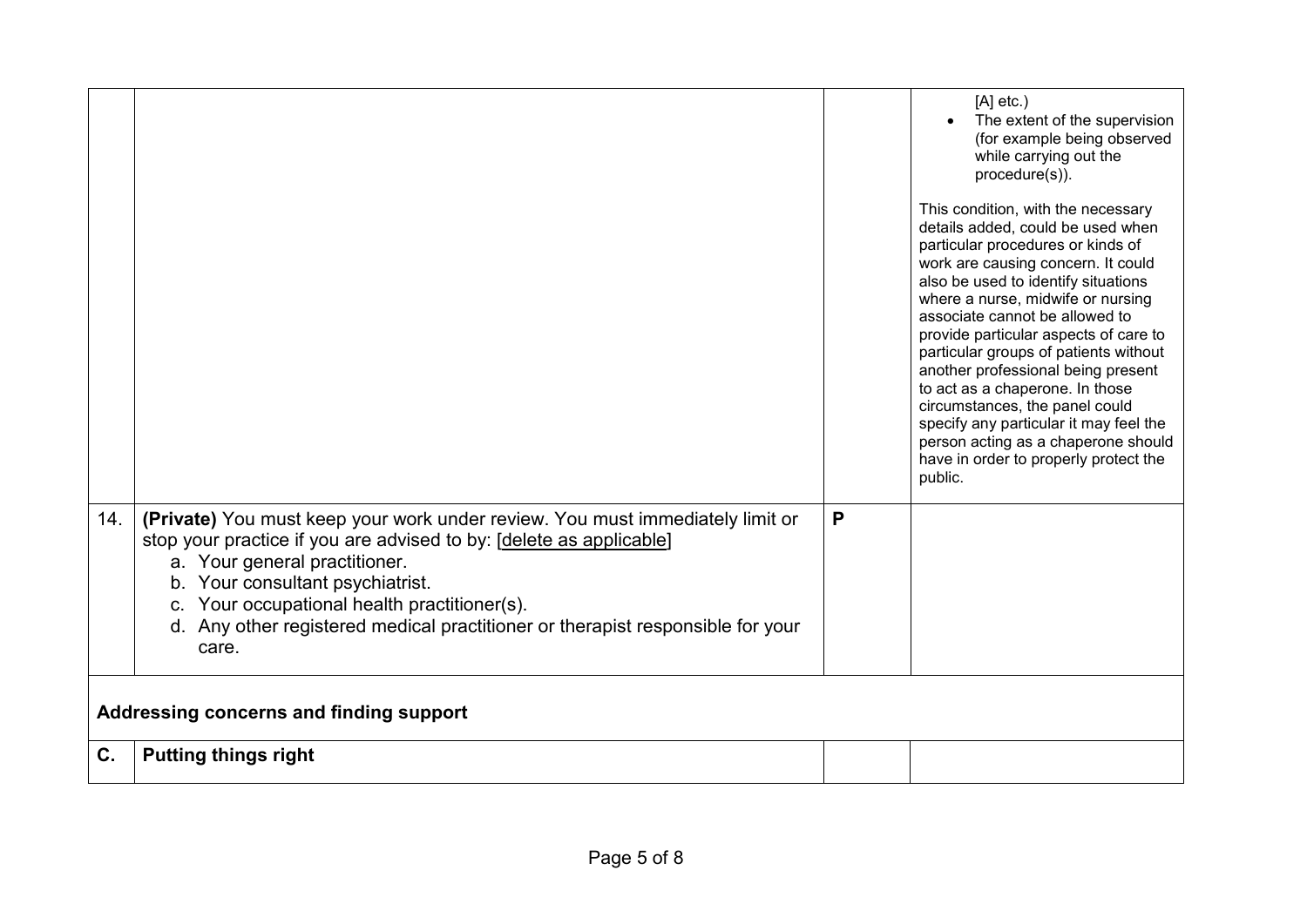| 15. | You will send your case officer evidence that you have successfully completed<br>$[X]$ by $[Y]$ .                                                                                                                                                                                                                                                                                                                  | Panels to specify details.<br>The aim is for an assessed course.<br>for example, that is not only<br>completed through attendance.<br>This should always be accompanied<br>by a condition that demonstrates<br>safe practice in the area of concern<br>through the practical application of<br>the learning.<br>Panels should determine the<br>timeframe on a case by case basis.                             |
|-----|--------------------------------------------------------------------------------------------------------------------------------------------------------------------------------------------------------------------------------------------------------------------------------------------------------------------------------------------------------------------------------------------------------------------|---------------------------------------------------------------------------------------------------------------------------------------------------------------------------------------------------------------------------------------------------------------------------------------------------------------------------------------------------------------------------------------------------------------|
| 16. | You must keep a personal development log every time you [undertake/do/engage<br>in/complete] [X]. [Y] must witness every time you [undertake/do/engage<br>in/complete] [X]. The log must:<br>Contain the dates that you carried out [X].<br>$\bullet$<br>Be signed by [Y] each time.<br>Contain feedback from [Y] on how you carried out [X].<br>You must send your case officer a copy of the log [every/by] [Z]. | If the Panels consider it necessary<br>for these to be submitted regularly,<br>they should set out the frequency<br>with which the log should be sent,<br>specify the relevant procedure(s)<br>and the name/grade/job title of the<br>person required to witness the<br>procedures(s) (for example your line<br>manager, mentor, supervisor,<br>registered nurse of band 6 or above,<br>Sister [A] etc.).     |
| 17. | You must keep a reflective practice profile. The profile will:<br>Detail every case where you undertake or assist with [X].<br>Set out the nature of the care given.<br>Be signed by [Y] each time.<br>Contain feedback from [Y] on how you gave the care.<br>You must send your case officer a copy of the profile [every/by] [Z].                                                                                | If the Panels consider it necessary<br>for these to be submitted regularly,<br>they should set out the frequency<br>with which the profile should be sent,<br>specify the relevant procedure(s)<br>and the name/grade/job title of the<br>person required to witness the<br>procedures(s) (for example your line<br>manager, mentor, supervisor,<br>registered nurse of band 6 or above,<br>Sister [A] etc.). |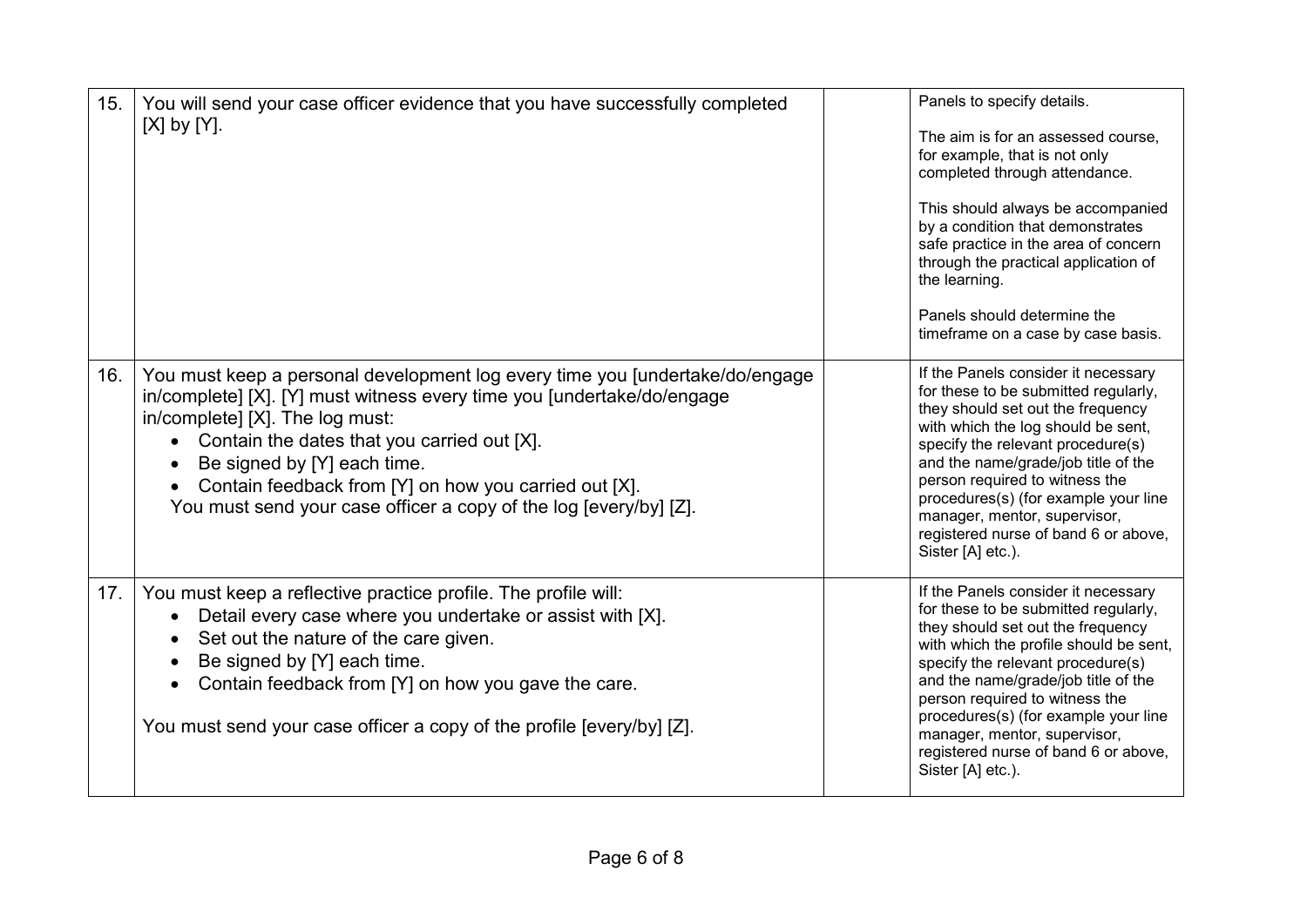| 18. | (Private) You must obtain a report from your [specify] every [X]. Each report must<br>contain details of your:<br>Health and treatment<br>Compliance with these conditions.<br>You must send your case officer the first report within [Y] months of these<br>conditions coming into effect.                                                                                                                                                                                                       | P | Panels need to specify the frequency<br>of reports and name or nature of the<br>healthcare professional(s) required<br>to provide them. This might be:<br>A general practitioner, or<br>Occupational health<br>practitioner.<br>This list is not exhaustive.                                                                                                                           |
|-----|----------------------------------------------------------------------------------------------------------------------------------------------------------------------------------------------------------------------------------------------------------------------------------------------------------------------------------------------------------------------------------------------------------------------------------------------------------------------------------------------------|---|----------------------------------------------------------------------------------------------------------------------------------------------------------------------------------------------------------------------------------------------------------------------------------------------------------------------------------------------------------------------------------------|
| 19. | (Private) You must follow the arrangements we make for you to undergo the<br>following test(s):<br>$\bullet$ [List]<br>The first test(s) must be within [X] months of these conditions being ordered by<br>the panel. After that, the test(s) must be every [X] months.                                                                                                                                                                                                                            | P | Panels need to specify what tests<br>are required. For example blood<br>alcohol, hair strand testing etc. If it is<br>necessary for the tests to be carried<br>out regularly, the Panels must<br>specify the period/frequency.                                                                                                                                                         |
| 20. | (Private) You must follow the arrangements we make for you to undergo a<br>medical examination. This examination may include relevant tests.                                                                                                                                                                                                                                                                                                                                                       | P | Panels will need to include any<br>relevant time periods etc., if required.                                                                                                                                                                                                                                                                                                            |
| D.  | Getting the right support                                                                                                                                                                                                                                                                                                                                                                                                                                                                          |   |                                                                                                                                                                                                                                                                                                                                                                                        |
| 21. | You must work with [X] to create a personal development plan (PDP). Your PDP<br>must address the concerns about [Y]. You must:<br>Send your case officer a copy of your PDP by [date].<br>$\bullet$<br>Meet with [X] at least every [insert timeframe] to discuss your progress<br>towards achieving the aims set out in your PDP.<br>Send your case officer a report from [X] every [insert timeframe]. This<br>report must show your progress towards achieving the aims set out in your<br>PDP. |   | Panels should set out:<br>The concerns about the<br>$\bullet$<br>nurse, midwife or nursing<br>associate's fitness to<br>practise that the PDP is<br>aimed at providing support<br>with/for.<br>The minimum frequency of<br>meetings and the name(s) /<br>role of the person(s) who<br>can supervise and support<br>the PDP.<br>If necessary, the frequency<br>with which reports about |